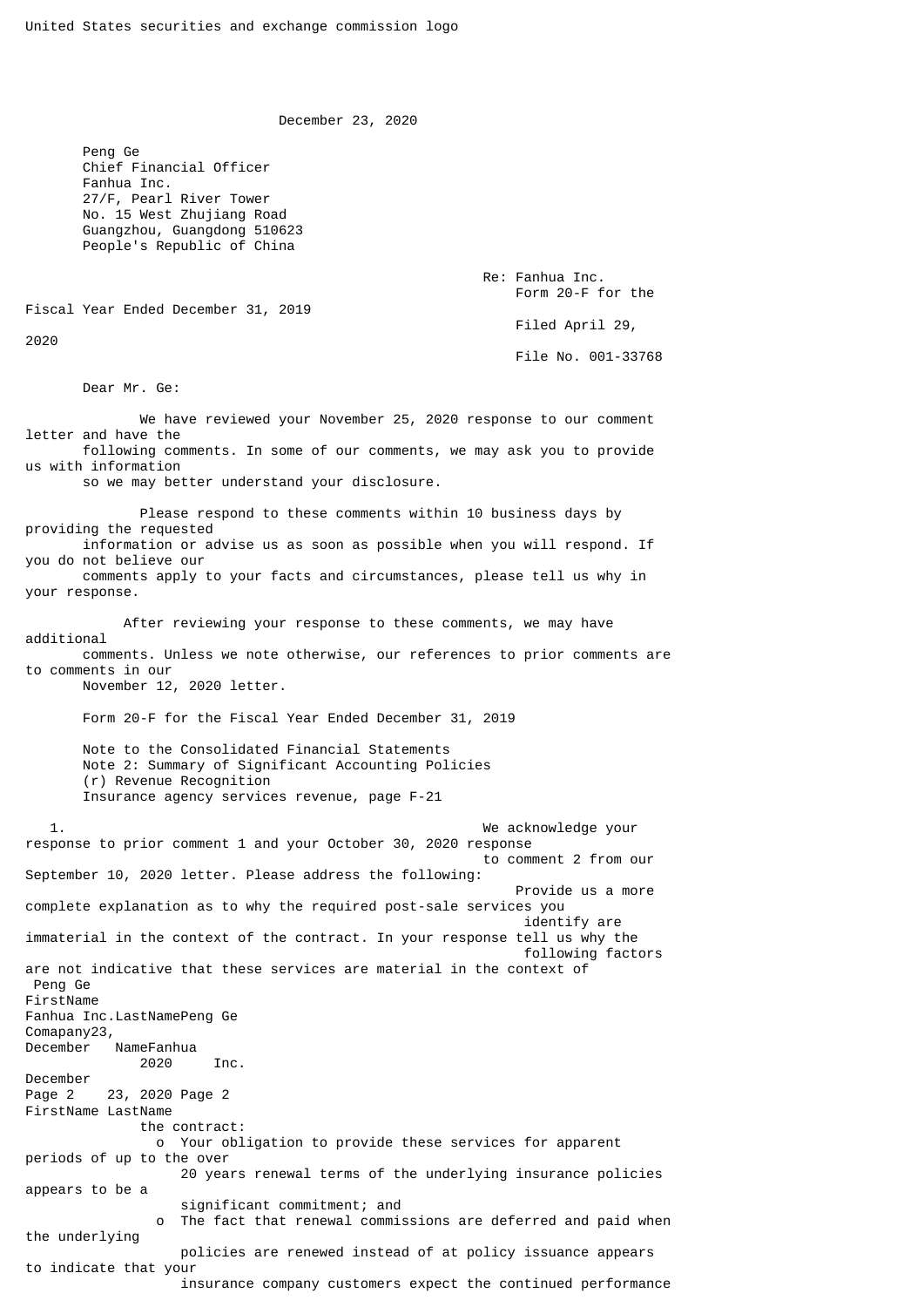of these post sale services; Assuming that you can support that your post-sale services are immaterial in the context of the contract, tell us why you believe that the required services being completed after the performance of your single performance obligation are administrative in nature comparable to the set-up activities identified in ASC 606-10- 25-17 when these activities appear to transfer a service to your insurance company customers that they would have to perform for their policyholders had they not contracted with you to perform them as an intermediary. Assuming that you can support that your post-sale services are immaterial in the context of the contract and that these activities do indeed transfer services to your customers, as previously requested, please: o Tell us the amount of costs to provide these services that should have been accrued under ASC 606-10-25-16A at: January 1, 2018 adoption of ASC 606; December 31, 2018; December 31, 2019; and now September 30, 2020; and o Provide us your analysis under SAB 99 as to whether this under accrual is material. 2. We acknowledge your response to prior comment 2 and your October 30, 2020 response to comment 3 from our September 10, 2020 letter. In order to help us assess why your variable consideration for trailing commissions estimated using the expected value method is fully constrained until the actual renewals occur, please address the following additional items: Provide us additional insight into why the fact that renewals are outside your control and the broad range of possible outcomes fully limits your ability to make estimates of variable consideration given the law of large numbers and that it seems that you have significant policy activity. In your response, tell us the significance of the difference between renewal commissions, renewal compensation and renewal performance bonuses in making your estimate. Help us understand how you apply the expected value method in estimating renewal rates and the amount of trailing commission variable consideration to which you expect to be entitled. In your response tell us how you group the various insurance products to make your estimate and explain how you assess each product type for each insurance company customer. For each product grouping in the preceding bullet, tell us how long you have been Peng Ge Fanhua Inc. December 23, 2020 Page 3 collecting renewal information. Tell us whether you currently collect renewal commissions for policies issued prior to 2013 and from 2013 to 2016. If so, explain to us why you fully constrain this estimate given the amount of renewal history you have under these policies. Tell us why you apparently cannot make a reasonable estimate of trailing commissions variable consideration at least in the near term when, for example, you disclosed in your second quarter of 2020 earnings call a 92% 30-month persistency ratio and that the 25-month renewal rate exceeded 87%. For each of the product groupings identified in the fourth